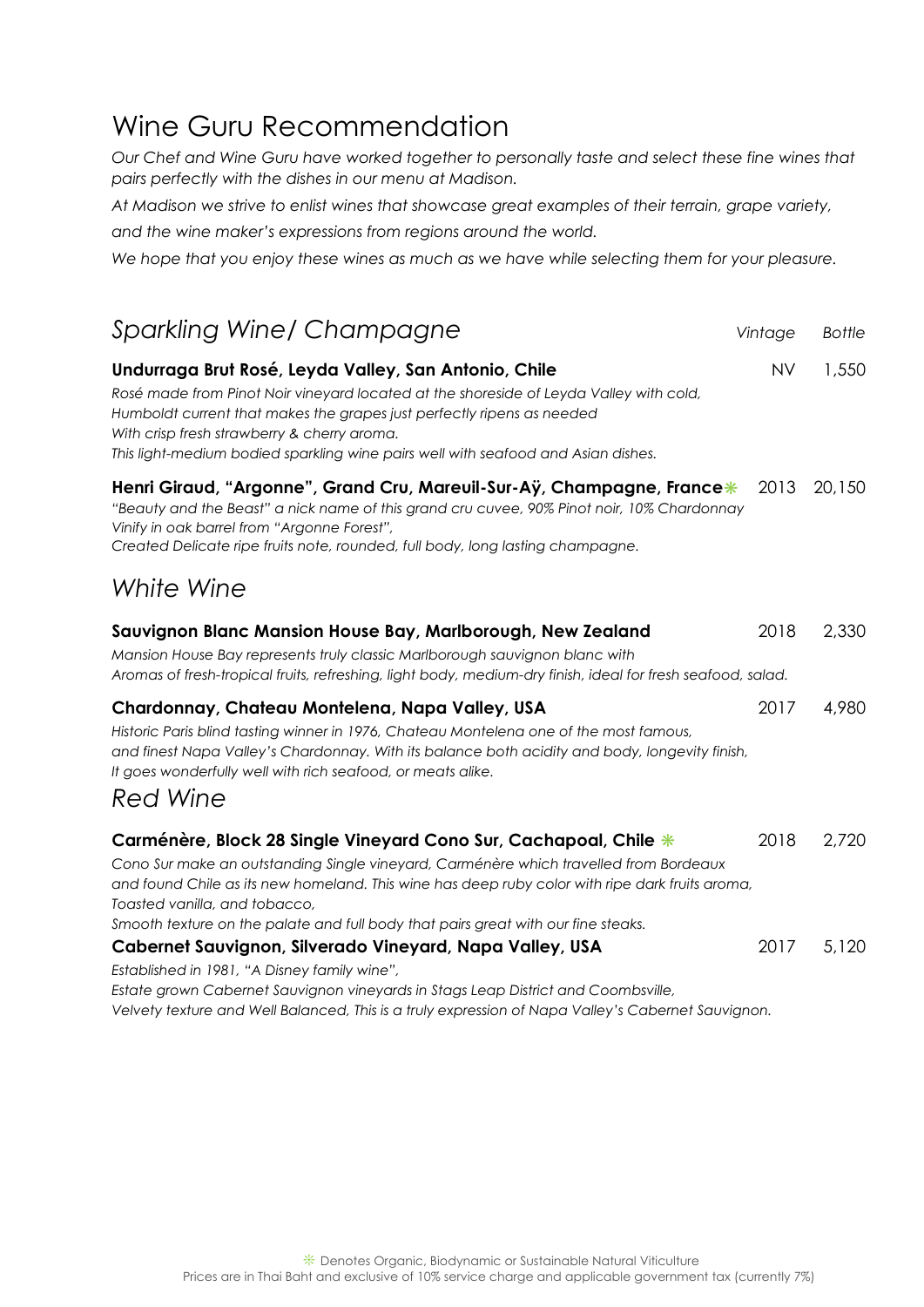# Wine by the Glass

| Champagne & Sparkling Wine |                                                                                                                               | Glass      | <b>Bottle</b>  |
|----------------------------|-------------------------------------------------------------------------------------------------------------------------------|------------|----------------|
| 2019<br>N.V.               | Prosecco Millesimato, Dry, Allegrini, Treviso DOC, Veneto, Italy<br>Moët & Chandon, Brut Impérial, Épernay, Champagne, France | 300<br>880 | 1,470<br>4,360 |
|                            | White Wine                                                                                                                    |            |                |
| 2021                       | Sauvignon Blanc, Sileni, Marlborough, New Zealand                                                                             | 360        | 1,790          |
| 2018                       | Pinot Grigio, Zorzettig, Friuli Venezia Giulia DOC, Italy *                                                                   | 450        | 2,240          |
| 2019                       | Chardonnay, Lander-Jenkins, California, USA *                                                                                 | 500        | 2,500          |
| 2017                       | Pouilly-Fume, "Kiméride", Jean Pabiot, Loire Valley, France*                                                                  | 560        | 2,790          |
|                            | 2017 Chablis, Albert Bichot, Burgundy, France                                                                                 | 580        | 2,860          |
|                            | Rosé Wine                                                                                                                     |            |                |
|                            | 2018 Grenache Gris Blanc Rosé, Gerard Bertrand, Languedoc, France $*$                                                         | 350        | 1,750          |
|                            | <b>Red Wine</b>                                                                                                               |            |                |
| 2018                       | Cabernet Sauvignon, Grayson Cellar, Napa Valley, USA                                                                          | 440        | 2,170          |
| 2018                       | Shiraz, "5 <sup>th</sup> Generation", Grant Burge, Barossa Valley, Australia                                                  | 480        | 2,400          |
| 2018                       | LM De Moussas, Bordeaux, France                                                                                               | 520        | 2,600          |
| 2017                       | Pinot Noir, "Bourgogne Rouge", Benjamin Leroux, Burgundy, France                                                              | 600        | 3,000          |
| 2017                       | Valpolicella Ripasso Classico Superiore, "Pa'Riondo", Brunelli,<br>Valpolicella DOC, Veneto, Italy *                          | 620        | 3,100          |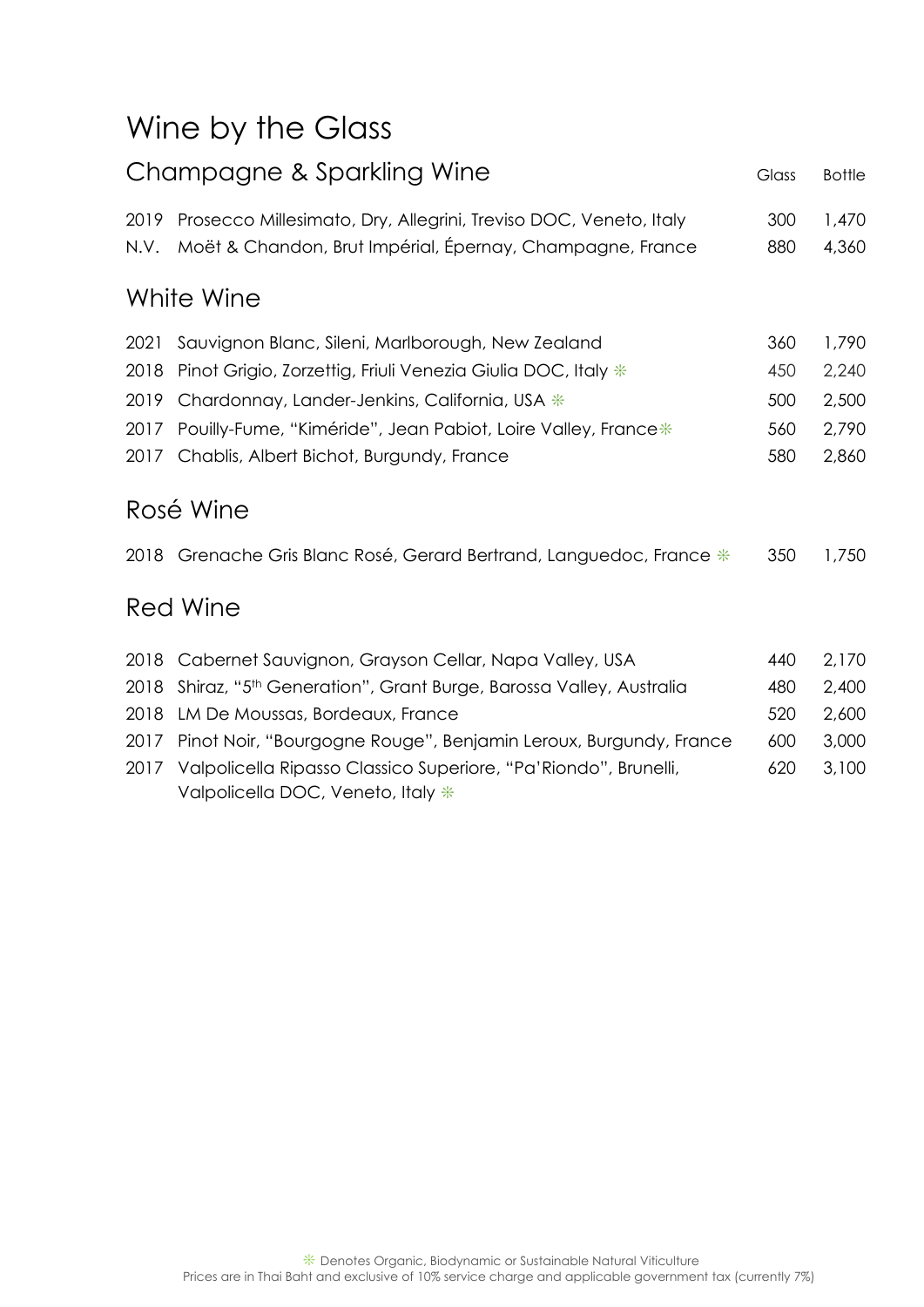|         | Sparkling Wine                                                     | Vintage | <b>Bottle</b> |
|---------|--------------------------------------------------------------------|---------|---------------|
| 10020   | Monsoon Valley, "Prestige", Brut, Hua Hin Hills, Thailand          | 2020    | 1,470         |
| 10018   | Domaine Chandon, Brut, Yarra Valley, Victoria, Australia           | N.V.    | 2,340         |
| 10022   | Prosecco Di Valdobbiadene DOCG, Extra Dry, Jeio, Veneto, Italy     | N.V.    | 2,380         |
| 10042   | Bottega, "Moscato Petalo II Vino Dell'Amore", Dolce, Veneto, Italy | N.V.    | 2,430         |
| 10043   | Rimarts, "Reserva 18", Brut, Cava DO, Catalonia, Spain             | 2019    | 2,500         |
| 10026   | Ferrari, "Maximum", Blanc de Blancs, Brut, Trento DOC, Italy       | N.V.    | 2,930         |
| 10025   | Bellavista, "Alma Cuvée", Brut, Franciacorta DOCG, Italy           | N.V.    | 3,910         |
| 10027   | Ferrari, "Perlé", Blanc de Blancs, Brut, Trento DOC, Italy         | 2007    | 4,200         |
|         | Rosé Sparkling Wine                                                |         |               |
| 60006   | Undurraga, Brut Rosé, Leyda Valley, San Antonio, Chile             | N.V.    | 1,550         |
| 10028   | Bottega, "Il Vino dei Poeti", Brut Rosé, Venezia DOC, Italy        | N.V.    | 2,290         |
| 10029   | Ferrari, "Maximum", Brut Rosé, Trento DOC, Italy                   | N.V.    | 2,340         |
| 10030   | Ferrari, "Perlé", Brut Rosé, Trento DOC, Italy                     | 2008    | 4,890         |
|         | Champagne and Tête de cuvée                                        |         |               |
|         | Non-Vintage                                                        |         |               |
| 10001   | Billecart-Salmon, Brut Réserve, Mareuil-Sur-Aÿ                     | N.V.    | 4,260         |
| 10005   | Moët & Chandon, Brut Impérial, Épernay                             | N.V.    | 4,360         |
| 10044   | Philipponnat, "Royale Réserve", Brut, Mareuil-Sur-Aÿ *             | N.V.    | 4,380         |
| 10003   | Louis Roederer, Brut Premier, Reims *                              | N.V.    | 5,350         |
| 10007   | Veuve Clicquot Yellow Label, Brut, Reims                           | N.V.    | 6,890         |
| 10046   | Pol Roger, Brut Réserve, Épernay, (Magnum 1.5Lt)                   | N.V.    | 8,500         |
| Vintage |                                                                    |         |               |
| 10011   | Louis Roederer, "Cristal", Brut, Reims *                           | 2012    | 13,640        |
| 10012   | Dom Pérignon, Brut, Épernay                                        | 2010    | 16,550        |
| 10045   | Henri Giraud, "Argonne", Grand Cru, Mareuil-Sur-Aÿ *               | 2013    | 20,150        |
| Rosé    |                                                                    |         |               |
| 10014   | Taittingér Prestige, Brut Rosé, Reims                              | N.V.    | 4,760         |
| 10015   | Billecart-Salmon, Brut Rosé, Mareuil-sur-Aÿ                        | N.V.    | 5,620         |
| 10013   | Moët & Chandon, Brut Rosé Impérial, Épernay                        | N.V.    | 7,080         |
| 10040   | Laurent-Perrier Cuvée, Brut Rosé, Tours-sur-Marne (Magnum 1.5Lt)   | N.V.    | 16,000        |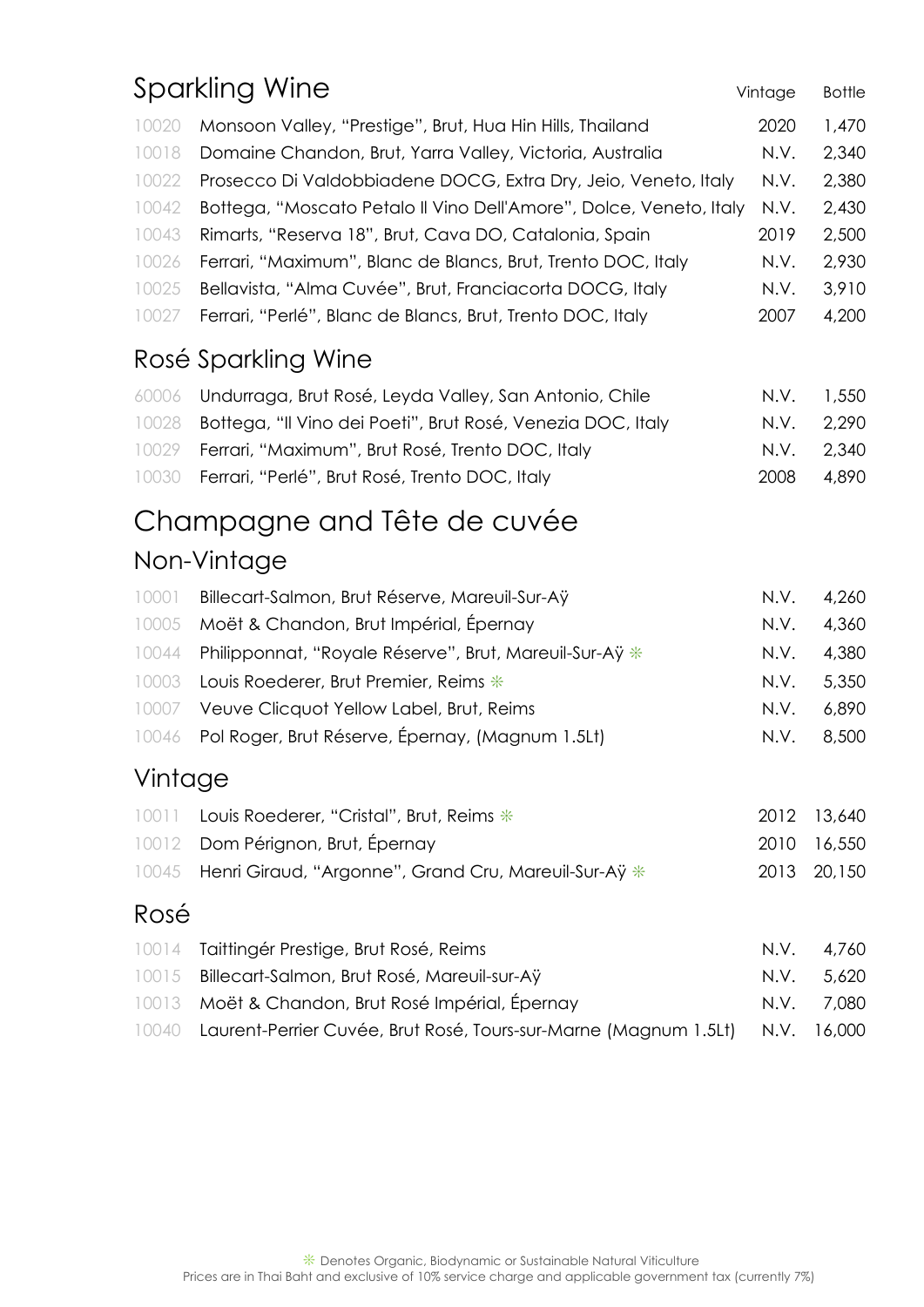## White Wine

#### France

| <b>Bordeaux</b> |                                                                         | Vintage | <b>Bottle</b> |
|-----------------|-------------------------------------------------------------------------|---------|---------------|
| 20002           | Beau Rivage Blanc, Borie-Manoux                                         | 2017    | 2,150         |
| <b>Burgundy</b> |                                                                         |         |               |
| 20005           | Bourgogne Aligoté, Joseph Drouhin *                                     | 2017    | 2,470         |
| 20004           | Bourgogne "Tiserny," Maison L. Tramier & Fils                           | 2017    | 2,900         |
| 20006           | Sauvignon Blanc, Saint Bris, Bernard Defaix *                           | 2018    | 2,670         |
| Chablis         |                                                                         |         |               |
| 20079           | Chablis, Bernard Defaix *                                               | 2018    | 2,750         |
|                 | Côte de Beaune                                                          |         |               |
| 20010           | Beaune Blanc, Domaine de la Roseraie *                                  | 2015    | 3,900         |
| 20011           | Puligny-Montrachet, Maison L. Tramier & Fils                            | 2017    | 5,240         |
| 20012           | Puligny-Montrachet, 1er Cru, "Le Cailleret," Domaine de Montille * 2005 |         | 9,880         |
| 20014           | Bâtard-Montrachet, Grand Cru, Domaine Leflaive *                        | 2011    | 20,000        |
|                 | Côte Mâconnaise                                                         |         |               |
| 20015           | Pouilly Fuissé, Maison L. Tramier & Fils                                | 2015    | 4,000         |
|                 | Loire Valley                                                            |         |               |
| 20095           | Pouilly-Fume, "Kiméride", Jean Pabiot                                   | 2017    | 2,790         |
| 20017           | Sancerre, Domaine Vacheron *                                            | 2017    | 3,080         |
| Alsace          |                                                                         |         |               |
| 20091           | Gewürztraminer, Leon Beyer                                              | 2013    | 3,800         |
| 20092           | Pinot Gris, Leon Beyer                                                  | 2015    | 3,820         |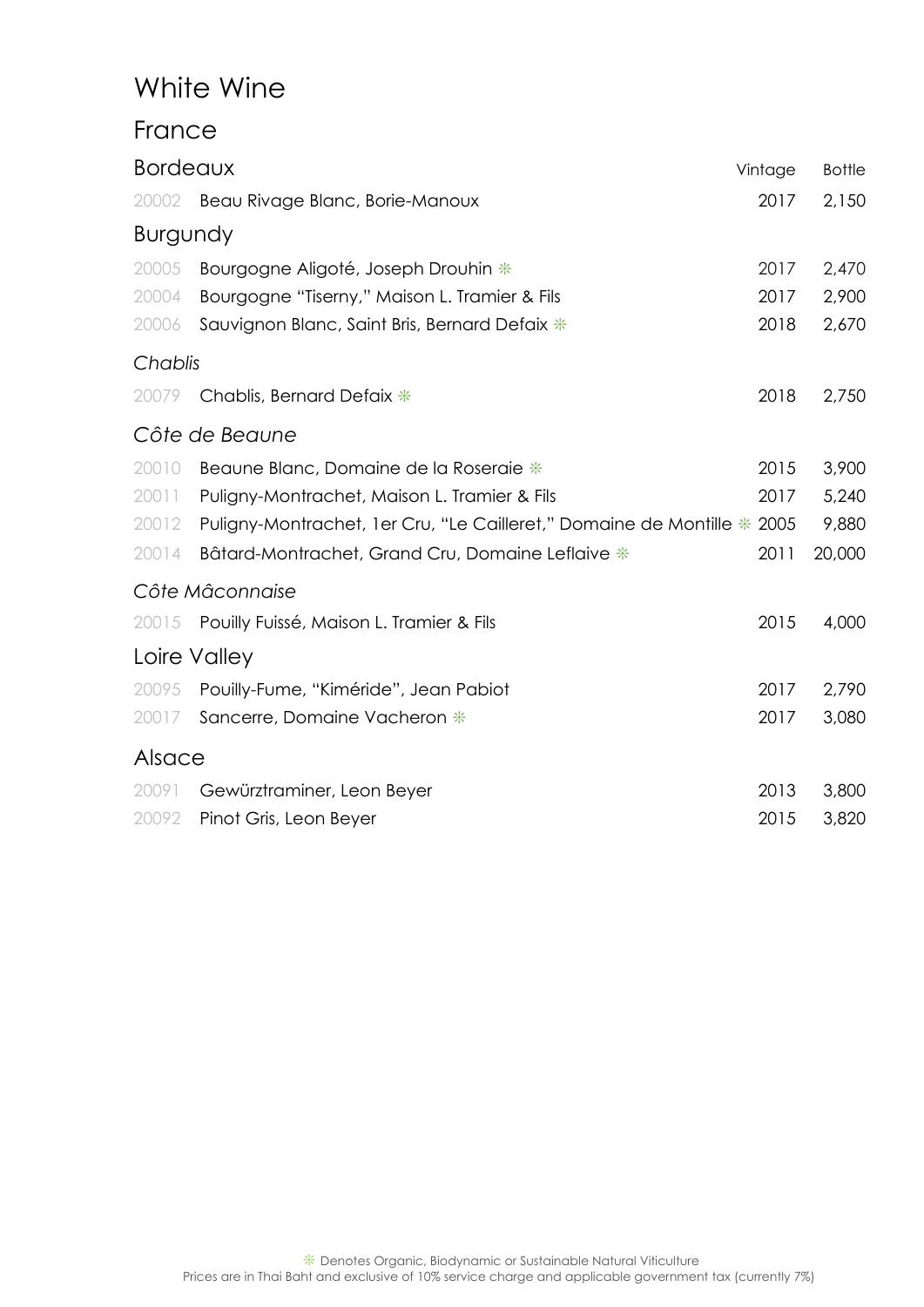## White Wine

### Italy

| Piedmont  |                                                                             | Vintage | <b>Bottle</b> |
|-----------|-----------------------------------------------------------------------------|---------|---------------|
| 20020     | Gavi Del Comune Di Gavi Granée, Batasiolo, Gavi DOCG                        | 2019    | 2,400         |
| 20023     | Arneis, Marchesi di Barolo, Roero DOCG                                      | 2018    | 2,500         |
| 20021     | "Aureliana", Vite Colte, Gavi DOCG                                          | 2017    | 2,750         |
| 20024     | Chardonnay, "Fosche," Vite Colte, Langhe DOC                                | 2017    | 2,740         |
| 20093     | Arneis, "Villata", Vite Colte, Roero DOCG                                   | 2017    | 2,680         |
|           | Friuli Venezia Giulia, Veneto, Tuscany                                      |         |               |
| 20087     | Soave Classico, Bolla, Soave DOC, Veneto                                    | 2017    | 1,920         |
| 20026     | Trebbiano, "San Benedetto", Zenato, Lugana DOC                              | 2016    | 2,220         |
| 20018     | Pinot Grigio, Ca Bolani, Friuli Aquileia DOC                                | 2017    | 2,330         |
| 20022     | Chardonnay-Garganega, "San Vincenzo", Anselmi, Veneto                       | 2017    | 2,700         |
| 20101     | Sauvignon Blanc, Viognier, "Poggio Alle Gazze Dell'Ornellaia",<br>Tuscany   | 2018    | 4,620         |
| Germany   |                                                                             |         |               |
| 20033     | Riesling, "Weingut", Robert Weil, Rheingau $*$ (Dry)                        | 2018    | 2,790         |
| 20096     | Riesling, Kabinett, Oestricher Lenchen, PJ Kuhn, Rheingau *<br>(Off Dry)    | 2018    | 3,300         |
| Spain     |                                                                             |         |               |
| 20094     | Albariño de Fefiñanes, Bodega del Palacio de Fefiñanes, *<br>Rías Baixas DO | 2019    | 2,770         |
| 20098     | Grenache blanc, "Gran Predicat", Grifoll Declara, Priorat DOCa $*$ 2017     |         | 3,140         |
|           | <b>United States</b>                                                        |         |               |
|           | 20029 Sauvignon Blanc, Rutherford Ranch, Napa Valley                        | 2017    | 2,970         |
| 20031     | Chardonnay, Chateau Montelena, Napa Valley                                  | 2017    | 4,980         |
| 20032     | Chardonnay Single Vineyard, "Belle Côte", Peter Michael,<br>Sonoma County   | 2015    | 9,680         |
| Chile     |                                                                             |         |               |
| 20047     | Torontel, "Naranjo", Puente Austral, Colchagua Valley<br>(Orange wine)      | 2017    | 2,690         |
| 20046     | Chardonnay, "Marques De Casa", Concha Y Toro, Limari Valley                 | 2016    | 2,800         |
| Argentina |                                                                             |         |               |
| 20048     | Chardonnay, "Alamos", Catena, Mendoza                                       | 2018    | 2,380         |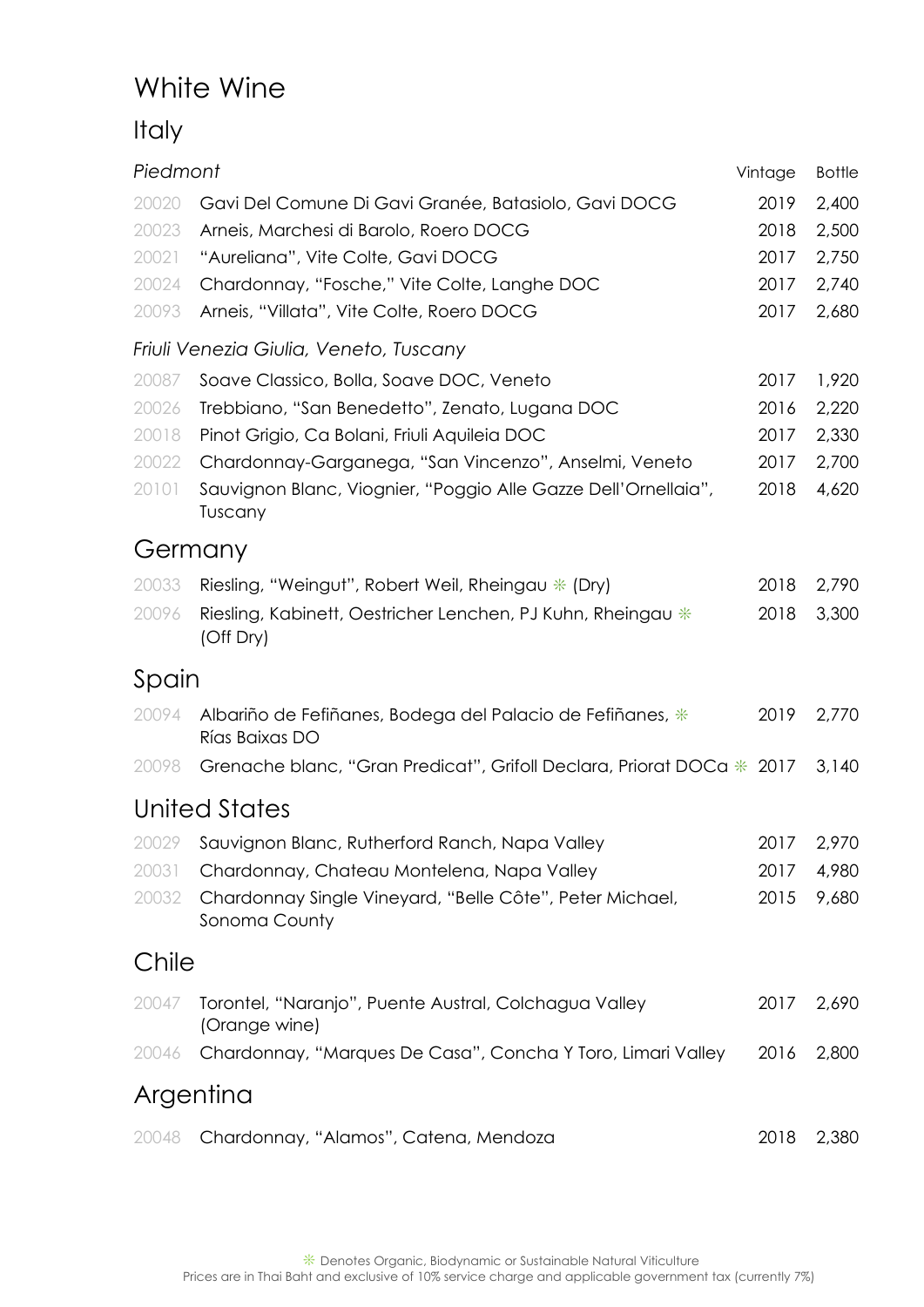## White Wine

| Australia       |                                                                                                  | Vintage | <b>Bottle</b> |
|-----------------|--------------------------------------------------------------------------------------------------|---------|---------------|
| 20035           | Sauvignon Blanc, Stonefish, Margaret River                                                       | 2018    | 2,300         |
| 20036           | Riesling, "The Lodge hill", Jim Barry, Clare Valley                                              | 2017    | 3,170         |
| 20037           | Chardonnay, "MAX's", Penfolds, Adelaide Hills                                                    | 2017    | 2,970         |
| 20038           | Chardonnay, Ministry of Clouds, Tasmania                                                         | 2018    | 3,620         |
|                 | New Zealand                                                                                      |         |               |
| 20100           | Chardonnay, "Kidnappers Vineyard", Craggy Range,<br>Martinborough                                | 2020    | 2,280         |
| 20043           | Sauvignon Blanc, Mansion House Bay, Marlborough                                                  | 2018    | 2,330         |
| 20097           | Sauvignon Blanc, Sato, North Canterbury *<br>(Oak Age)                                           | 2019    | 2,980         |
| Japan           |                                                                                                  |         |               |
| 20050           | Chardonnay, Grace, Yamanashi                                                                     | 2013    | 3,840         |
| <b>Thailand</b> |                                                                                                  |         |               |
| 20070           | Chenin Blanc, "Anantara Private Selection", GranMonte, Khao Yai 2019                             |         | 1,980         |
| 20052           | Viognier, GranMonte, Asoke Valley, Khao Yai                                                      | 2017    | 2,800         |
|                 | Rosé Wine                                                                                        |         |               |
| 40006           | Syrah, Sakuna Rosé, "Anantara Private Selection", GranMonte,<br>Asoke Valley, Khao Yai, Thailand | 2019    | 1,960         |
| 40010           | Grenache Gris Blanc, Gerard Bertrand, Languedoc, France *                                        | 2018    | 1,980         |
| 40001           | "Whispering Angel", Château D'Esclans, Provence, France                                          | 2018    | 2,730         |
| 40002           | Tavel, E.Guigal, Cotes du Rhone, Rhone Valley, France                                            | 2016    | 2,360         |
| 40011           | Nerello Mascalese, Graci, Etna Rosato DOC, Sicily                                                | 2018    | 3,120         |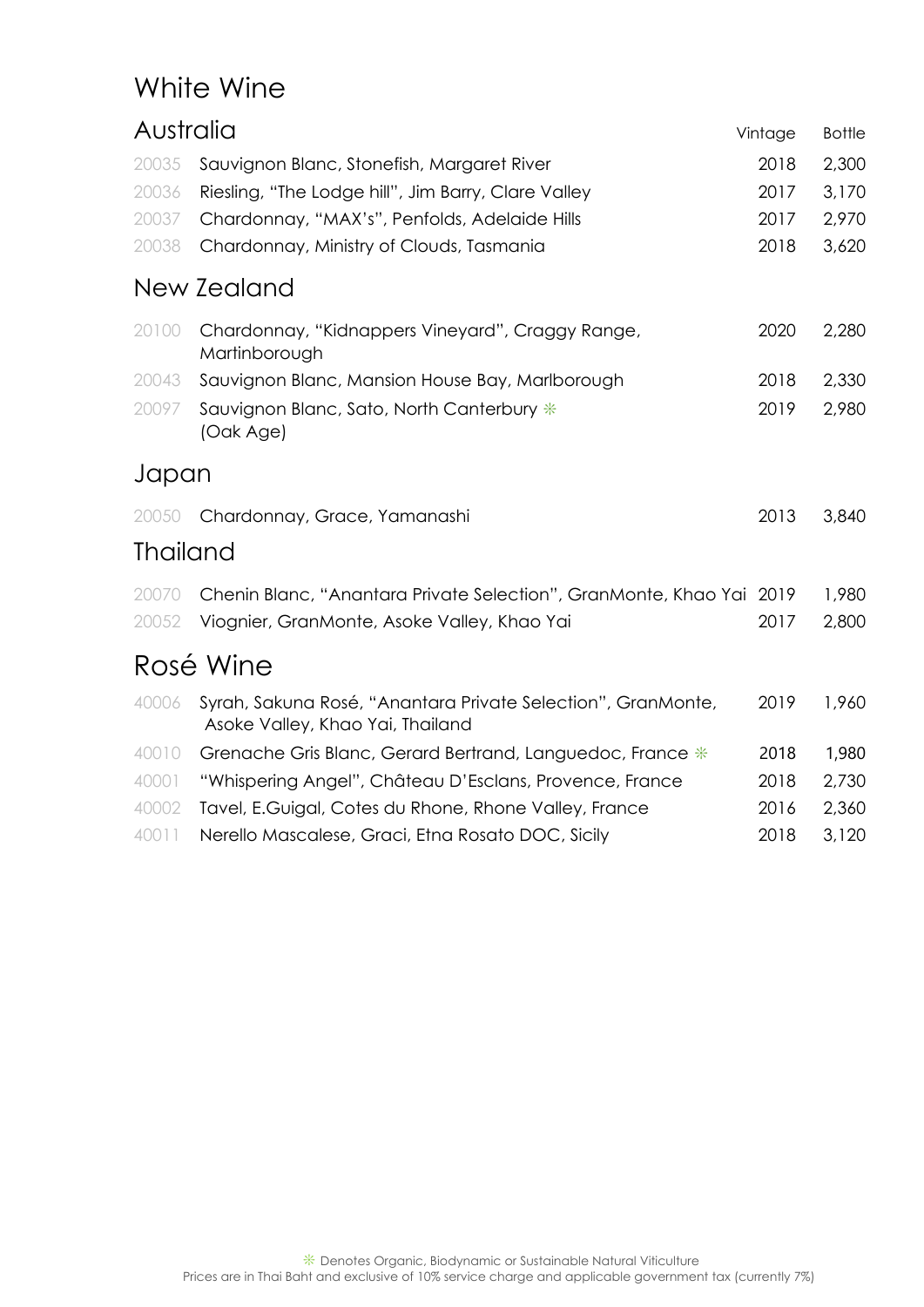### Red Wine France

| <b>Bordeaux</b> |                                                          | Vintage | <b>Bottle</b> |
|-----------------|----------------------------------------------------------|---------|---------------|
| 30003           | "Les Hauts," de Lynch-Moussas, Haut-Medoc                | 2013    | 3,750         |
| 30002           | "L'Être Magique", Maison de Grand Esprit                 | 2015    | 4,250         |
|                 | Saint-Estèphe                                            |         |               |
| 36193           | Château Calon Ségur, 3ème Grand Cru Classé               | 2005    | 11,700        |
| Pauillac        |                                                          |         |               |
| 30186           | Prelude A Grand Puy Ducasse                              | 2015    | 4,840         |
| 30006           | Château Pontet-Canet, 5ème Grand Cru Classé              | 2012    | 8,800         |
| 30007           | Château Lynch-Moussas, 5ème Grand Cru Classé             | 2005    | 9,750         |
| 30008           | Château Batailley, 5ème Grand Cru Classé                 | 2006    | 10,550        |
| Saint-Julien    |                                                          |         |               |
| 30185           | Duluc De Branaire-Ducru                                  | 2014    | 4,730         |
| 30155           | Château Léoville Barton, 2ème Grand Cru Classé           | 2010    | 10,910        |
| Margaux         |                                                          |         |               |
| 30190           | Château Giscours, 5ème Grand Cru Classé                  | 2015    | 6,400         |
| 30011           | Château Lascombes, 2ème Grand Cru Classé                 | 2014    | 10,400        |
| 30111           | Château Margaux, 1er Grand Cru Classé                    | 2004    | 32,310        |
| Saint-Émilion   |                                                          |         |               |
| 30001           | "Bad Boy" Mauvais Garçon, Thunevin                       | 2015    | 2,830         |
| 30015           | Château Angelus, No.3 d'Angelus, Saint-Émilion Grand Cru | 2016    | 7,800         |
| 30194           | Château Pavie, Saint-Émilion Premier Grand Cru Classé A  | 2009    | 28,000        |
| Pomerol         |                                                          |         |               |
| 30017           | Château Nenin                                            | 2007    | 6,100         |
|                 |                                                          |         |               |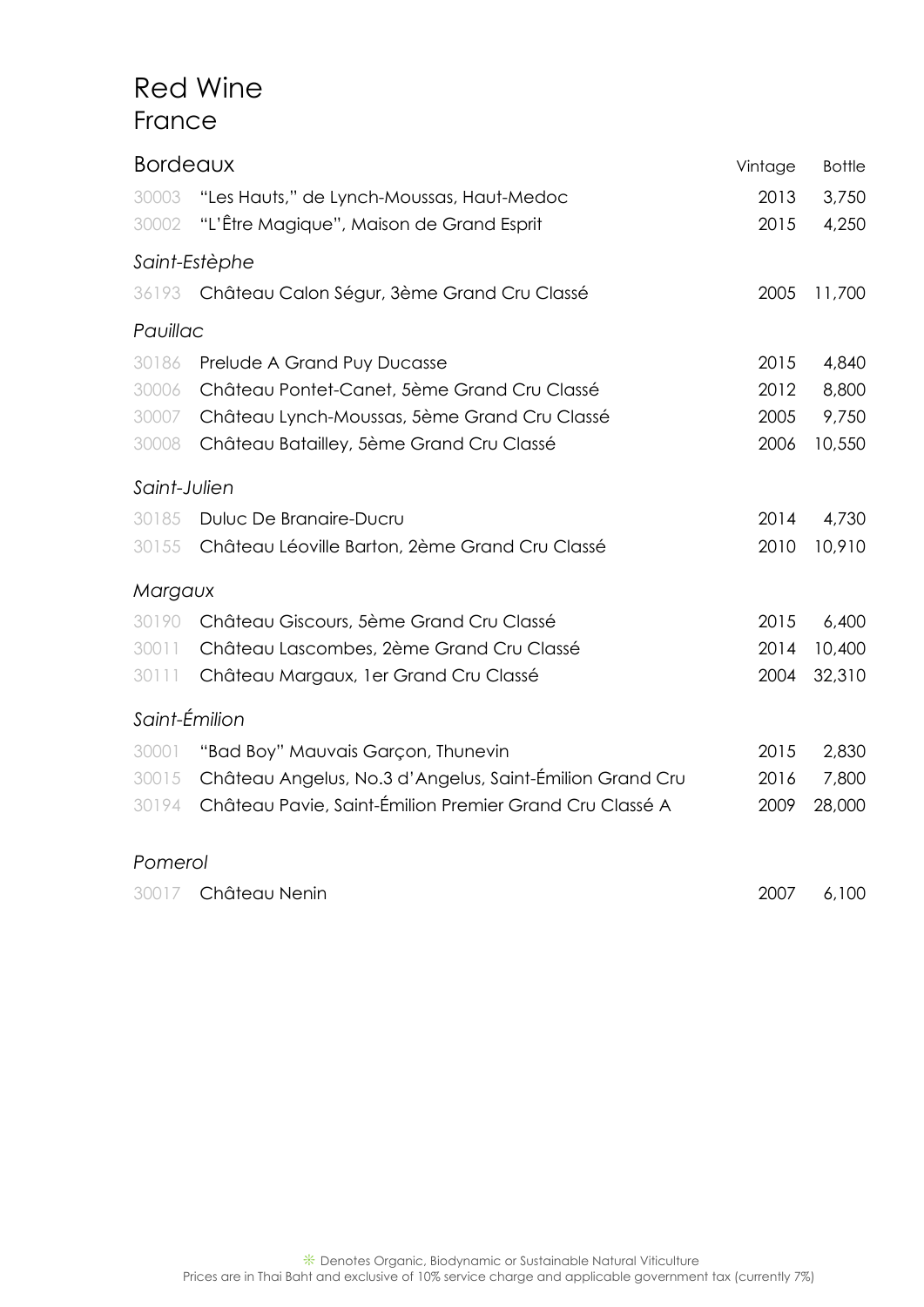### Red Wine France

| <b>Burgundy</b> |                                                                                        | Vintage | <b>Bottle</b> |
|-----------------|----------------------------------------------------------------------------------------|---------|---------------|
| 30023           | Bourgogne Rouge, "La Minee", Maison L. Tramier & Fils                                  | 2016    | 3,170         |
|                 | Côte de Nuits                                                                          |         |               |
| 30028           | Nuit-Saint-Georges, 1er Cru, Clos des Grandes Vignes,<br>Château de Puligny-Montrachet | 2011    | 5,600         |
| 30025           | Gevrey-Chambertin, "Mes Favorites", Domaine Alain Burguet*                             | 2018    | 6,900         |
| 30026           | Chambolle-Musigny, Maison L. Tramier & Fils                                            | 2012    | 6,780         |
| 30029           | Clos Vougeot Grand Cru, Maison L. Tramier & Fils                                       | 2011    | 9,660         |
| 30031           | Vosne-Romanée 1 er Cru, "Les Chaumes"<br>Domaine Gros Frère et Soeur                   | 2015    | 11,230        |
| 30030           | Clos Vougeot Grand Cru, Domaine de Montille, Magnum (1.5Lt)                            | 2014    | 22,660        |
|                 | Côte de Beaune                                                                         |         |               |
| 30174           | Côte De Beaune-Village, Joseph Drouhin                                                 | 2015    | 3,580         |
| 30113           | Savigny-Les-Beaune, "Sous la Cabotte", Domaine Jean Fery & Fills                       | 2015    | 3,650         |
| 30027           | Beaune 1 er Cru, Maison L. Tramier & Fils                                              | 2017    | 5,200         |
| 30032           | Corton Grand Cru, "Clos des Marechaudes", Domaine du Pavillon 2014                     |         | 9,500         |
|                 | Côte Chalonnaise                                                                       |         |               |
| 30200           | Mercurey Rouge, Château de Chamirey*                                                   | 2016    | 4,880         |
| Beaujolais      |                                                                                        |         |               |
| 30022           | "Morgon", Beaujolais Cru, Maison Joseph Drouhin *                                      | 2018    | 2,760         |
|                 | Rhône Valley                                                                           |         |               |
| 30182           | Chateauneuf du Pape "Cuvée Tradition", Domaine Jean Royer*                             | 2017    | 4,120         |
| 30020           | Cornas, "Patou", Ferraton Pere & Fils                                                  | 2013    | 4,660         |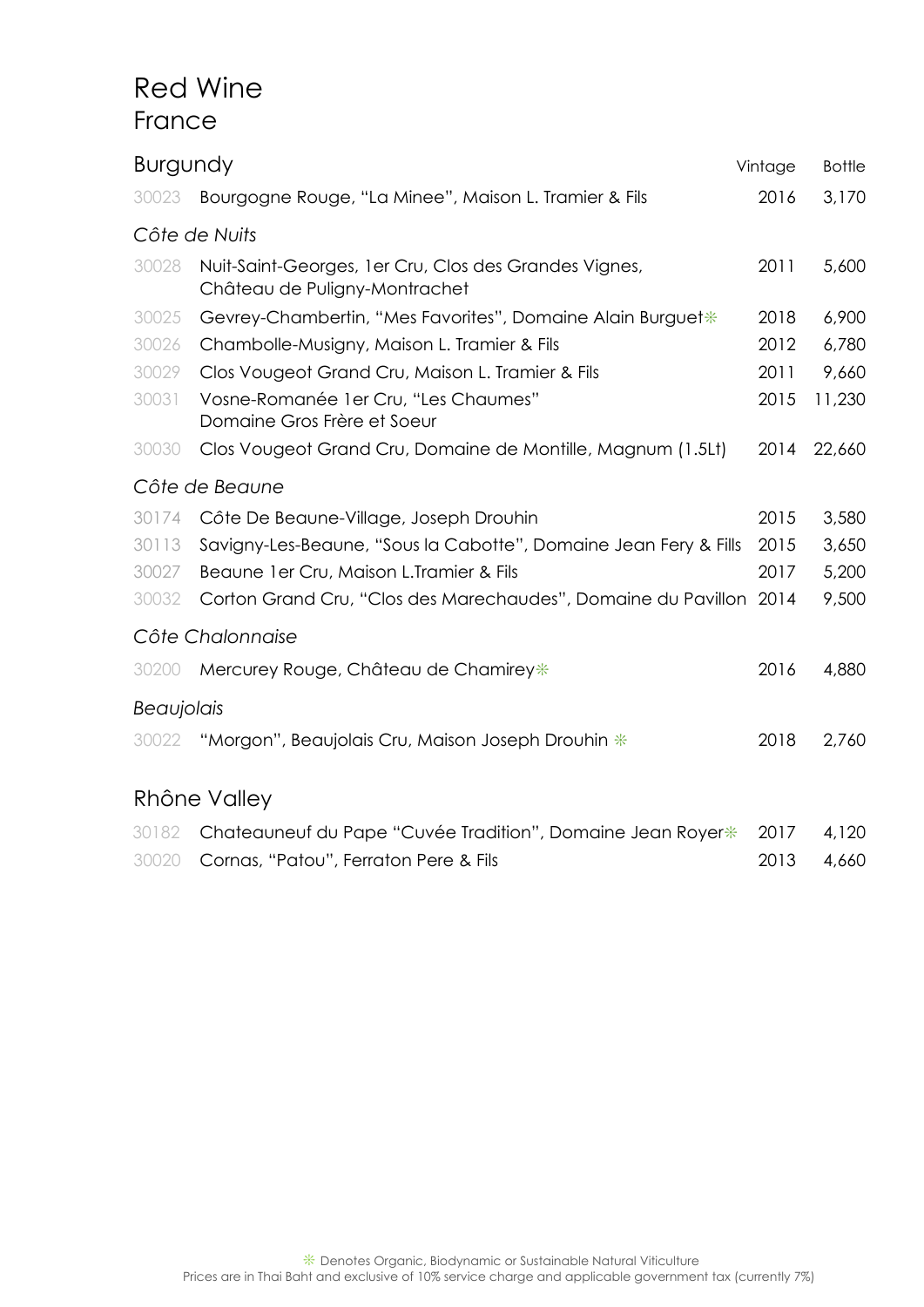## Red Wine Italy

| Piedmont |                                                                                   | Vintage | <b>Bottle</b> |
|----------|-----------------------------------------------------------------------------------|---------|---------------|
| 30047    | Barbera, "Rure", Marchesi di Barolo, Barbera d'Asti DOCG                          | 2017    | 2,500         |
| 30044    | "La Casa in Collina", Vite Colte, Barbaresco DOCG                                 | 2015    | 3,400         |
| 30043    | Barbera d'Asti, "La Luna e I Falò", Vite Colte, Nizza DOCG                        | 2015    | 3,400         |
| 30048    | Nebbiolo, "La Malora", Vite Colte, Langhe DOC                                     | 2015    | 3,440         |
| 30045    | Barolo, Marchesi di Barolo, Barolo DOCG                                           | 2014    | 4,890         |
| 30146    | Barolo, "Bussia", Parusso, Barolo DOCG                                            | 2012    | 6,600         |
| 30046    | Barolo Riserva, Fontanafredda, Barolo DOCG                                        | 2007    | 7,480         |
|          | Friuli Venezia Giulia                                                             |         |               |
| 30157    | Merlot, Borgo Tesis, Fantinel, Friuli Grave DOC                                   | 2016    | 2,000         |
| 30034    | Pinot Nero, Zorzettig, Friuli Colli Orientali DOC                                 | 2017    | 2,900         |
| 30035    | Merlot-Refosco, "Podere dei Blumeri," Schiopetto, Venezia Giulia                  | 2013    | 4,380         |
| Veneto   |                                                                                   |         |               |
| 30036    | Pinot Noir, "Collezione", Sensi                                                   | 2017    | 2,270         |
| 30037    | Valpolicella Superiore, Roccolo Grassi, Valpolicella DOC*                         | 2013    | 3,200         |
| 30039    | Amarone della Valpolicella Classico, Villa Cornaro,                               | 2014    | 4,390         |
|          | Amarone DOCG                                                                      |         |               |
| 30191    | Amarone della Valpolicella Classico, Zyme, Amarone DOCG*                          | 2016    | 9,030         |
|          | Abruzzo, Lazio                                                                    |         |               |
| 30161    | Syrah Tellus, Cotarella Falesco, Lazio                                            | 2017    | 1,840         |
| 30050    | Montepulciano, "Villa Gemma Riserva", Masciarelli,<br>Montepulciano d'Abruzzo DOC | 2013    | 4,790         |
| Tuscany  |                                                                                   |         |               |
| 30055    | "Pèppoli", Marchesi Antinori, Chianti Classico DOCG                               | 2018    | 2,600         |
| 30154    | "Le Cicale di Vincigliata", Bibi Graetz, Chianti DOCG                             | 2019    | 2,850         |
| 30114    | Brunello di Montalcino, Belpoggio, Brunello DOCG *                                | 2014    | 4,980         |
| 30053    | Brunello di Montalcino, Renieri, Brunello DOCG                                    | 2015    | 4,950         |
|          | Super Tuscan, Non-Tradition Blend                                                 |         |               |
| 30180    | Cabernet Sauvignon, "N°2", Brancaia, Maremma Toscana DOC*                         | 2018    | 3,130         |
| 30172    | Grattamacco Rosso, Bolgheri DOC*                                                  | 2016    | 4,120         |
| 30056    | "Lucente", Luce Della Vite                                                        | 2015    | 4,670         |
| 30169    | "Mormoreto", Marchesi dè Frescobaldi                                              | 2011    | 8,000         |
| 30173    | Tignanello, Marchesi Antinori                                                     | 2017    | 9,200         |
| 30058    | Ornellaia, Tenuta dell'Ornellaia, Bolgheri DOC                                    | 2017    | 13,640        |
| 30192    | Sassicaia, Tenuta San Guido, Bolgheri Sassicaia DOC                               | 2016    | 20,800        |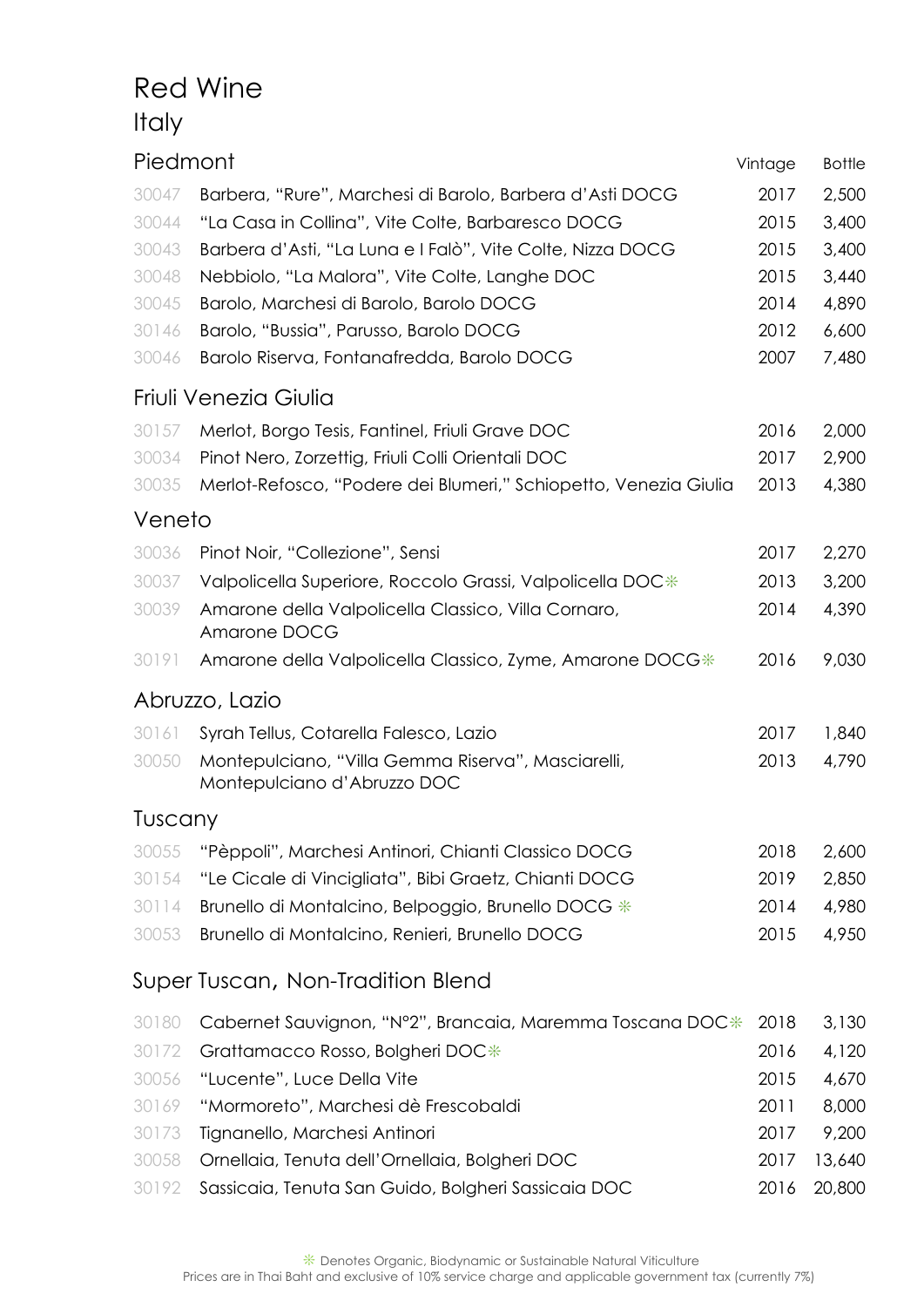### Red Wine Italy

| Puglia   |                                                                                   | Vintage | <b>Bottle</b> |
|----------|-----------------------------------------------------------------------------------|---------|---------------|
| 30159    | Primitivo, Sensi Collezione, Puglia IGT                                           | 2019    | 2,380         |
| 30153    | Primitivo, "Montecoco", Masseria Li Veli, Salento IGT                             | 2018    | 3,400         |
| Sicily   |                                                                                   |         |               |
| 30179    | Nerello mascalese, Planeta, Etna Rosso DOC                                        | 2018    | 2,830         |
| 30183    | Nerello mascalese, "Calderara Sottana", Tenuta Delle Terre Nere<br>Etna Rosso DOC | 2019    | 3,900         |
| Sardinia |                                                                                   |         |               |
| 30167    | Cabernet Sauvignon-Cannonau, Tanca Farra, Sella & Mosca,<br>Alghero DOC           | 2015    | 2,580         |
| 30170    | Cannonau, "Riserva", Pala, Sardegna DOC                                           | 2016    | 3,500         |
| Spain    |                                                                                   |         |               |
| 30176    | Tempranillo-Garnacha Tintorera, "Rebel.lia," Bodegas Vegalfaro,<br>Valencia DO *  | 2019    | 2,080         |
| 30066    | Rioja Crianza, Vina Real, Rioja DOCa *                                            | 2016    | 2,280         |
| 30177    | Grenache-Carignan, "Tossals Selecció," Grifoll Declara,<br>Priorat DOCa *         | 2018    | 2,540         |
| 30181    | Carignan, "Tossals Expressions", Grifoll Declara, Priorat DOCa *                  | 2016    | 4,000         |
| 30065    | "Unico", Vega Sicilia, Ribera del Duero DO                                        | 2005    | 17,100        |
|          | <b>United States</b>                                                              |         |               |
| 30069    | Cabernet Sauvignon, Rutherford Ranch, Napa Valley                                 | 2017    | 3,860         |
| 30067    | Pinot Noir, Calera, Central Coast                                                 | 2014    | 4,010         |
| 30188    | Merlot," MT George Vineyard", Silverado Vineyard, Napa Valley                     | 2013    | 5,120         |
| 30189    | Cabernet Sauvignon, Silverado Vineyard, Napa Valley                               | 2017    | 5,120         |
| 30074    | Opus One, Napa Valley                                                             | 2018    | 24,500        |
| Chile    |                                                                                   |         |               |

| 30093 Merlot Reserva, Hugo Casanova, Maule Valley                              | 2018 2,200 |  |
|--------------------------------------------------------------------------------|------------|--|
| 30171 Carménère, "Block 28", Single Vineyard, Cono Sur, Cachapoal * 2017 2,720 |            |  |